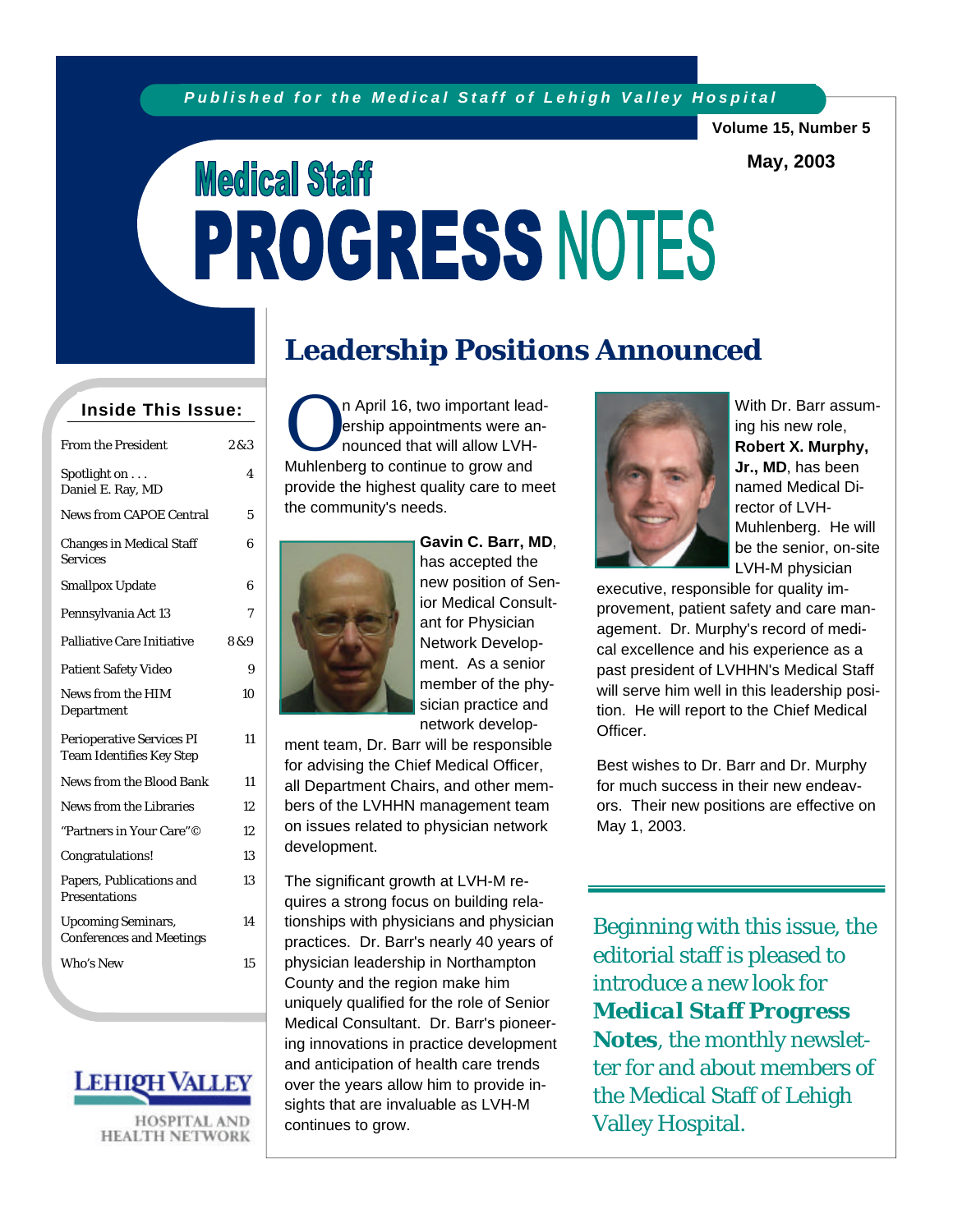

### **From the President**

"*Throw away, in the first place, the ambition beyond doing the day's work well.*" -Sir William Osler, Aphorisms, 1905

*"Democracy is the worst form of Government. Except for all the others."*  -Sir Winston Churchill

Politicians command little respect, can make little change, and find themselves sliding irrevocably down the razor blade of public opinion. Politicians don't like to make big decisions because they find their voting record coming back to haunt them in re-election campaigns. Politicians are forever balancing each constituent's wishes against lobbyists concerns, party leaders pet projects, and the winds of change. Let's face it: politics is one messy, murky, dusty, dirty, but necessary evil of a just society.

No wonder doctors usually avoid politics like the plague. Many of us make complex decisions on a daily basis, where we can, in a moment, change the outcome for our patient. We usually command the respect of our patients, warranted or unwarranted. We are advocates for our individual patients, and don't usually concern ourselves with how society will pay for all the care we provide. Politics and medicine mix like oil and water, and our discomfiture with the political process is a symptom of our intrinsic disdain for the messiness of political discourse.

### **Volume 15, Number 5** *Medical Staff Progress Notes* **May, 2003**

This is perhaps why physicians are poor when it comes to giving to politicians for political campaigns. We don't tend to vote in elections, we don't often run for office, and we don't campaign for local politicians. We tend to leave this to the trial lawyers, who seem to enjoy such activities. It's a mark of the deep discontent caused by the rapid escalation of malpractice costs, and the increasing difficulty of procuring malpractice coverage, that apolitical physicians have finally become politically energized.

Now is the time for action, but what action? We know that our ability to continue to practice ethical medicine in Pennsylvania is endangered by the exponential ratcheting up of malpractice premiums. We know of members of our staff who have had difficulty even obtaining insurance, though there are no instances of physicians being completely unable to obtain this commodity. We know that another 100% increase in costs, with no mechanism of offsetting this levy, will cause some among us to look around for greener pastures elsewhere. Some will stop providing care which, while needed, is high risk. The issue for the public, the politicians, and for us, is access to care. The business of doing the day's work well is at risk in the larger currents of change besetting us. So what action or actions should we take to make sure this issue is dealt with in a manner that will achieve the goal of stabilizing the cost of medical malpractice and ensuring that it is available to practicing physicians?

- www.keepdocsinthevalley.org
	- The ball is already rolling with www.keepdocsinthevalley.org. Some 23,000 signatures, both on petitions and over the Internet, have made it to the legislature to let them know about the public's concern about access to care and the threat that the medical malpractice crisis presents. I encourage you to promote this site and encourage your patients to visit it.

**State Political Activities** 

At the state level, you may be best served by pushing the MCARE surcharge relief promised by the Governor. This pledge is to eliminate the 2003 surcharge for OB/ GYN, orthopedic surgery, neurosurgery and general surgery, as well as provide a 50% reduction for all other disciplines. This comes with a cost of \$300 million, so it will need some major political support to carry through. Senate Bill 50 is a bill that would allow for capping jury awards in tort cases via a PA constitutional amendment. This is a tough, long-term process, requiring passage by two consecutive sessions of the legislature, and then approval by referendum on the ballot.

The bottom line at a state level is for you to contact your state representative and senator about the situation, express personal true stories about your own malpractice insurance experience, and reinforce the theme that access to care for their constituents is the issue. To determine your state representative and senator, visit www.house.state.pa.us/.

United States Senate

At the present time, the U.S. Senate is the most important place to throw your political energies. Doctors should be encouraged to contact Senators Santorum and Specter on this matter. The U.S. Senate is expected to debate medical liability reform in May or June, so time is of the essence.

The HEALTH Act (H.R.5) establishes a ceiling on non-economic damages and guidelines for the award of punitive damages, only in those states where the state legislature has failed to act. A state legislature may also act at any time in the future to impose a cap that limits of which differ from those provided for in the HEALTH Act.

*Continued on next page*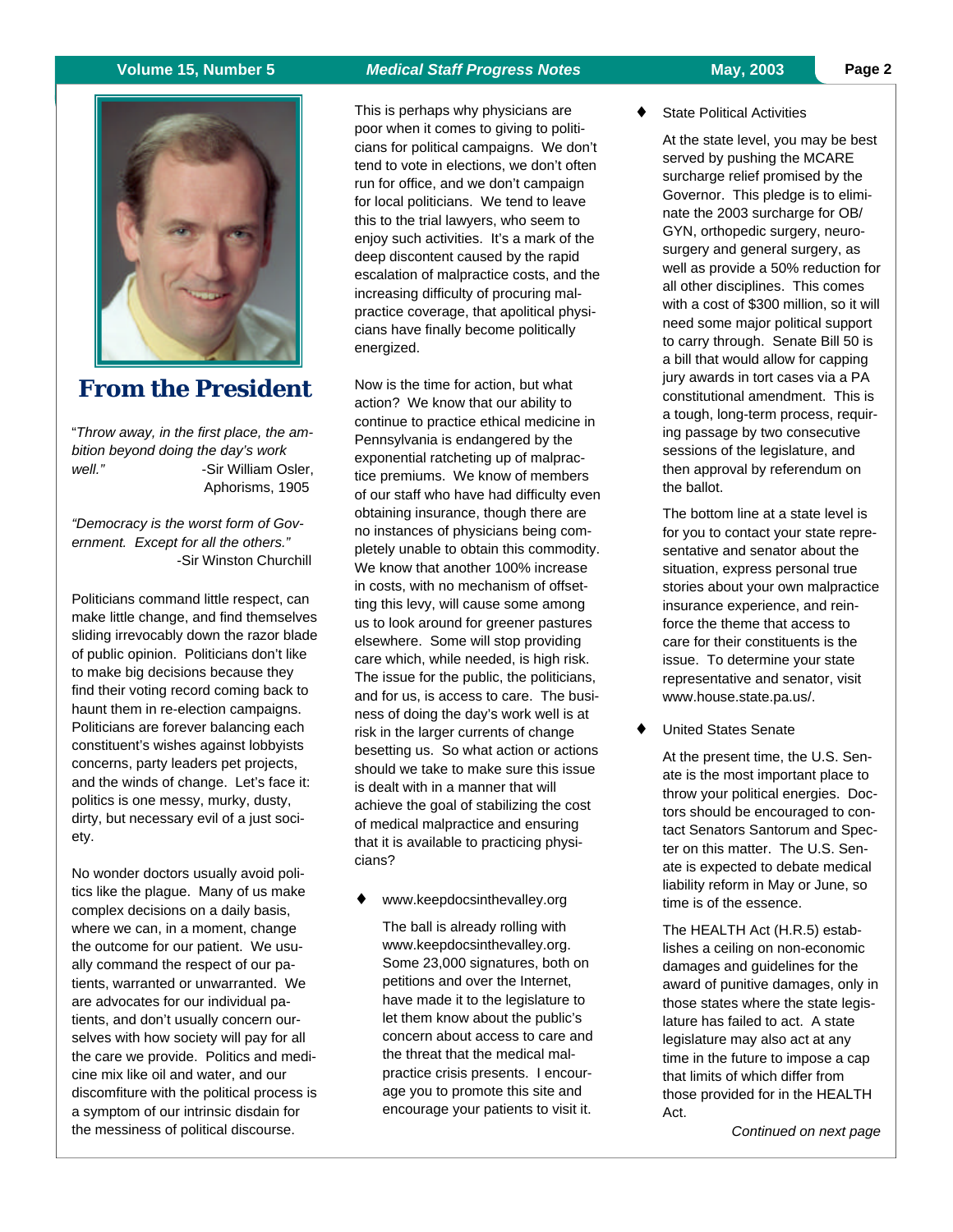#### **Volume 15, Number 5** *Medical Staff Progress Notes* **May, 2003**

### The bill does not set any limits on economic losses for plaintiff's lost wages/earnings, medical expenses, rehabilitation, and custodial care. Patients are not being denied care with this bill, just incalculable payments which amount to a lottery, not an appropriate recompense for damages. Juries receive little or no guidance on how to value non-economic damages like pain and suffering, and have no quantitative standards to guide their determination of these awards. These non-economic damages vary widely for cases of similar severity. This is not at all just; it is just capricious.

From 1975 to 2000, medical liability insurance premiums rose 167 percent in California, 505 percent in the nation, and 1400 percent in Pennsylvania. More than one-half of Pennsylvania's hospitals report having trouble filling vacant physician positions. More than onethird of Pennsylvania's hospitals report that services have had to be closed, curtailed, or limited due to physician leaving or reducing their practices. California's medical liability system, which includes a \$250,000 dollar cap on 'pain and suffering', has effectively contained medical liability costs. In 2000, patient medical liability payments per capita in California were \$5.95. In Pennsylvania, these payments were over seven times this amount.

Now is the time to contact Senators Specter and Santorum. Encourage your patients, friends and colleagues to follow suit. Calls from constituents count and are counted. Please refer to the handy phone number reference list provided for your convenience.

In the long run, this is a long run. We need to be politically active and on target with our action. We need to emphasize the risk to access to care for the politicians' constituents. We need to hammer the point home to politicians at

different levels, over a long period of time. We need to donate to their campaigns to emphasize our commitments to this cause.

### **Handy Telephone Reference**

AHA Liability Reform Hotline: 1-800-826-9658

### **U.S. Senator Arlen Specter**

Philadelphia District Office: 215-597-7200 Washington, DC Office: 202-224-4254 Email: arlen\_specter@specter.senate.gov

### **U.S. Senator Rick Santorum**

Philadelphia Office: 215-864-6900 Washington, DC Office: 202-224-6324 Website: www.senate.gov/~santorum/

We should also think of what other ways our patients' needs should be represented politically. We should be advocating for some kind of insurance coverage for uninsured patients. We should be arguing for a reduction in prescription drug costs, better longterm care, and a reduction of catastrophic payouts for patients with prolonged illnesses. We need to emphasize that our political interest extends beyond our pocketbooks.

We should not consider walking out or joining organized job actions. We should not withhold care for political reasons. All actions that reduce or remove services are counter productive to the political message that access to patient care is our concern. If I were the public, I would wonder how a physician who cannot afford to pay malpractice premiums has enough money to close his or her office to protest paying premiums. If I were the public, it just wouldn't add up to me.

On a personal note, I will reflect on a physician strike that I was involved in while in my residency in Ontario. The attending physicians walked out for two months to support a reasonable cause, that of being able to 'opt out' of the Ontario Health Insurance Plan (the single payer system of care). Initially, public opinion was with the doctors, but as days turned into weeks, the public and media turned against the physicians, characterizing them as greedy and disinterested in the needs of their patients. Ultimately the strike was a dismal failure, physicians returned to work and lost forever their right to work outside of the governmental insurance scheme. I had the opportunity to keep working while the staff physicians walked out. I tried to do my best, but I'm sure many patients went uncared for during the long two-month strike. Not only am I against striking and job actions on the grounds that withdrawing care is counter to the message and spirit of our political battle, but I am also arguing that these actions are counterproductive and very likely to turn our present allies, our patients, against us. Think before you leap, let the messy political process play out, speak up and let your voices be heard.

Throw away, in the first place, the ambition beyond doing the day's work well. Preserving the ability to do the day's work well, that's what this is all about.

*A special thanks to Brent Ennis, Director of Government Relations, for background information and suggestions.*

ALEX

Alexander D. Rae-Grant, MD Medical Staff President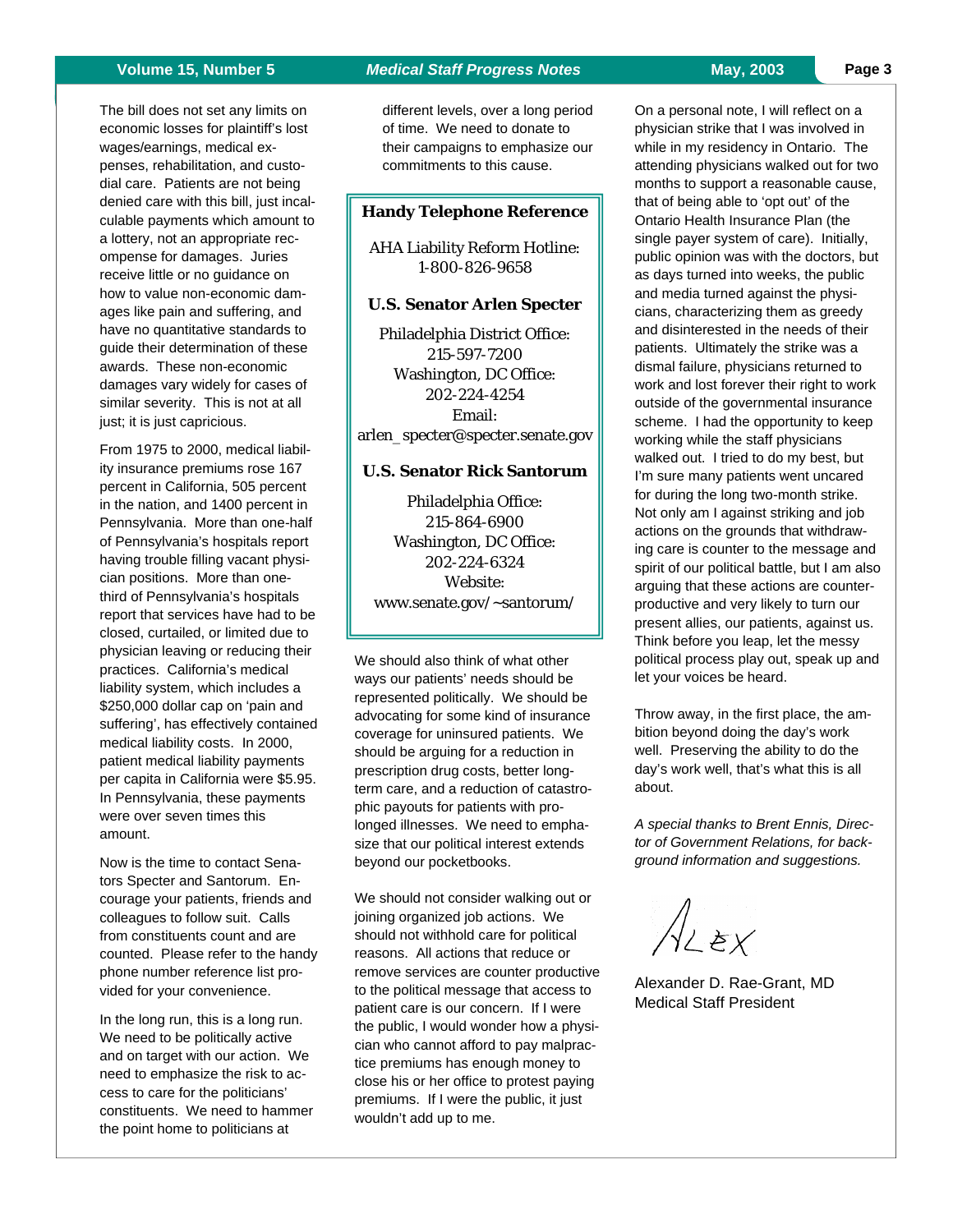

### **Daniel E. Ray, MD**



Born in Bowling Green, Ohio, Dr. Daniel Ray completed his undergraduate education at Boston College where he earned a Bachelor of Arts de-

gree. He received his medical degree from Ohio State University College of Medicine. He completed a three-year Internal Medicine residency at the Medical College of Wisconsin Affiliated Hospitals where he also completed a threeyear Pulmonary and Critical Care Medicine Fellowship.

### **Volume 15, Number 5** *Medical Staff Progress Notes* **May, 2003**

Dr. Ray is certified by the American Board of Internal Medicine in Internal Medicine, Pulmonary Disease, and Critical Care Medicine. In addition, Dr. Ray was recently notified by the American Board of Hospice and Palliative Medicine that he has received certification in Hospice and Palliative Medicine. Dr. Ray joins more than 1,200 fellow physicians in North America who have achieved this certification; however, he is one of only 30 in Pennsylvania, and one of only three in the Lehigh Valley.

Dr. Ray joined the hospital's Medical Staff in 1998. He is a member of the Divisions of Pulmonary and Critical Care Medicine, and is in practice with Pulmonary Associates.

Dr. Ray is the Fellowship Director of the Pulmonary-Critical Care Program, the Medical Director of the Special Care Unit, the Medical Director of Respiratory Therapy, and

Assistant Medical Director of the Medical Intensive Care Unit. He is an Assistant Professor of Clinical Medicine at Pennsylvania State University College of Medicine.

In addition to being published and involved in numerous research activities, Dr. Ray is the principal investigator for a grant funded initiative in palliative care (see article on Pages 8 & 9).

On a more personal note, Dr. Ray and his wife, Amy, have two daughters -- Gretchen and Abigail. In his spare time, he enjoys restoring an 1804 stone farmhouse and raising chickens, dairy goats, and miniature donkeys. He is also an avid skier.

In conclusion, Dr. Ray has the following comment to share with his colleagues on the Medical Staff: "Caring is state of mind, not additional work".

### **At-Large Members Needed for Medical Executive Committee**

The Lehigh Valley Hospital Medical Staff Nominating Committee is soliciting nominations for six at-large seats, each for a three-year term beginning July 1, 2003, on the Medical Executive Committee.

Nominations should be submitted in writing to Donald L. Levick, MD, Chairman of the Nominating Committee, via the Medical Staff Services Office, Cedar Crest & I-78, or verbally to John W. Hart, Vice President, Medical Staff Services.

All nominations must be submitted by Thursday, May 15, 2003.

If you have any questions regarding this issue, please contact Dr. Levick or Mr. Hart at (610) 402- 8980.

### **EAU vs. ECU**

Confusion seems to set in when referring to the EAU and the ECU. To help clarify the difference in these units, following is a brief overview of both.

The EAU, or **Express Admit Unit**, is a 6-bed unit located on the second floor in the area previously occupied by SICU. This unit is designed for any direct admit patients coming in from physician offices or directly from home. Patients here are admitted to the floors.

The ECU, or **Express Care Unit**, is

a 5-bed area adjacent to the Emergency Department that is used specifically for patients who have minor injuries such as sprains, strains, simple lacerations, etc. Patients here do NOT get admitted. This area is staffed by Physician Assistants and Registered Nurses.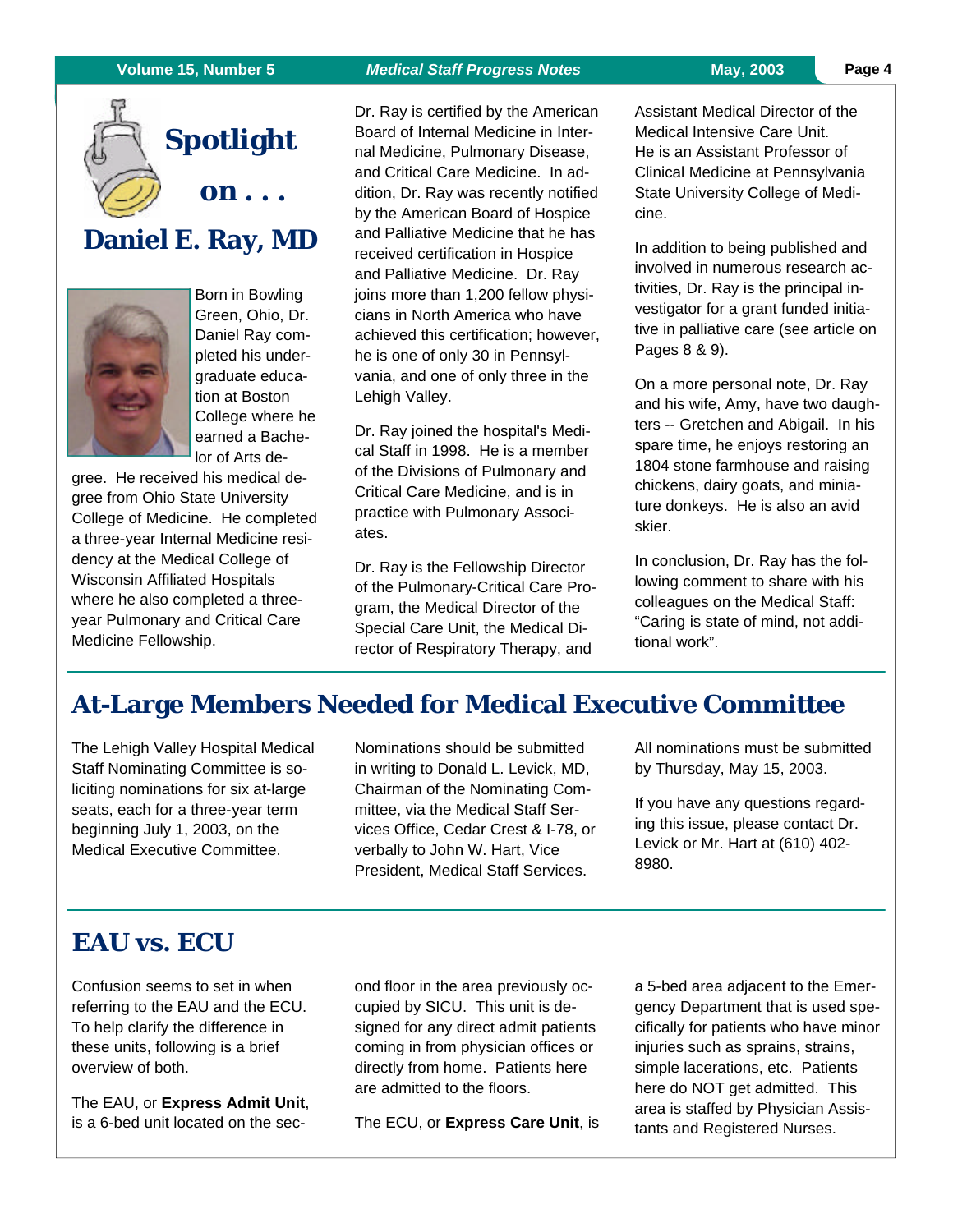### **News from CAPOE Central**

### **Communication to Nursing Order -- Because You Asked For It**

In response to requests from the CAPOE users, a new order -- "Communication to Nurse" -- has been created. Users have requested a generic order to communicate with the nursing staff, and for patient care orders that either do not exist in the system or cannot be easily found. The "Communication to Nurse" order is located under the "NURSING" button in the "NOTIFY" list. This order is NOT to be used to order medications or diagnostic tests. Medication and diagnostic orders require specific detail and must interface with other systems. The "Communication to Nurse" order should be used for special circumstances in which detail is required to clarify an order or instruction to the nursing staff. The use of this order will be monitored for appropriate usage. If you are unsure about the use of this order, please contact someone from the CAPOE Support Team.

### **A Hearty Welcome to 4C and TOHU as they join the CAPOE ranks**

Late in April, 4C and TOHU went live with on-line charting of vital signs, I&O's and medications. The nursing staff handled the training

exceptionally well, and was eager to begin using the system. Early in May, these two units will be turned on as CAPOE units. Thus, all CA-POE trained physicians will be able to enter all their orders on-line while on 4C and TOHU. A date is being finalized to bring 4A live. Please look for notices regarding when this unit will go live.

### **More About Care and Feeding of Your LifeBooks**

Several calls have been received about the LifeBooks losing connectivity in various areas of the hospital. The wireless network is constantly monitored for activity. The ongoing construction at Cedar Crest & I-78 has created some intermittent 'dead zones.' However, these have been actively resolved once they are reported. Please continue to contact the CAPOE team if you find any dead spots. Another reason that the LifeBooks lose connectivity is related to inactivity. When the LifeBook is inactive or in sleep mode for more than 20 minutes, the connectivity to the wireless server may be lost. To reconnect, the user needs to log all the way out of NeonSecure, close and reopen NEON. Logging out of Lastword is not adequate for the hardware to reconnect. Proper shutdown of the LifeBook is also

essential. To shut the device off properly, use the START>Shutdown options from

Windows. Do not use the power button that turns the device on. Pressing this button only places the device in a suspend mode and will cause a connection error if left idle for more than 20 minutes.

### **If you want your meds given ASAP -- Check the Box**

Please remember that when ordering meds, it is important to let the Pharmacy know that you would like a dose given right away. If you type in the comment field to "give first dose right away" then the system will not know to time the first dose appropriately. Pharmacy can re-time the order, but this may cause delays in the administration of the first dose. The better (and easier) way is to click the "START ASAP" checkbox, located in the lower left portion of the med detail screen. By checking this box, a dose will be ordered right away, and the remaining doses will be scheduled appropriately. Please look for and use this button when ordering medications to be given right away.

Don Levick, MD, MBA Physician Liaison, Information Services Phone: (610) 402-1426 Pager: (610) 402-5100 7481

### **Coding Tip of the Month**

Guidelines for coding the excision of a lesion have changed effective January 2003. CPT coding guidelines for the excision of lesions have previously been based on the size of the lesion that was excised. New guidelines include the size of the lesion (at greatest diameter) plus the size of the margin that was required for complete excision.

Therefore, it is important for the physician to document in the operative note the size of the lesion that is being excised **and** the size of the margins that are excised in order for the appropriate CPT code to be assigned.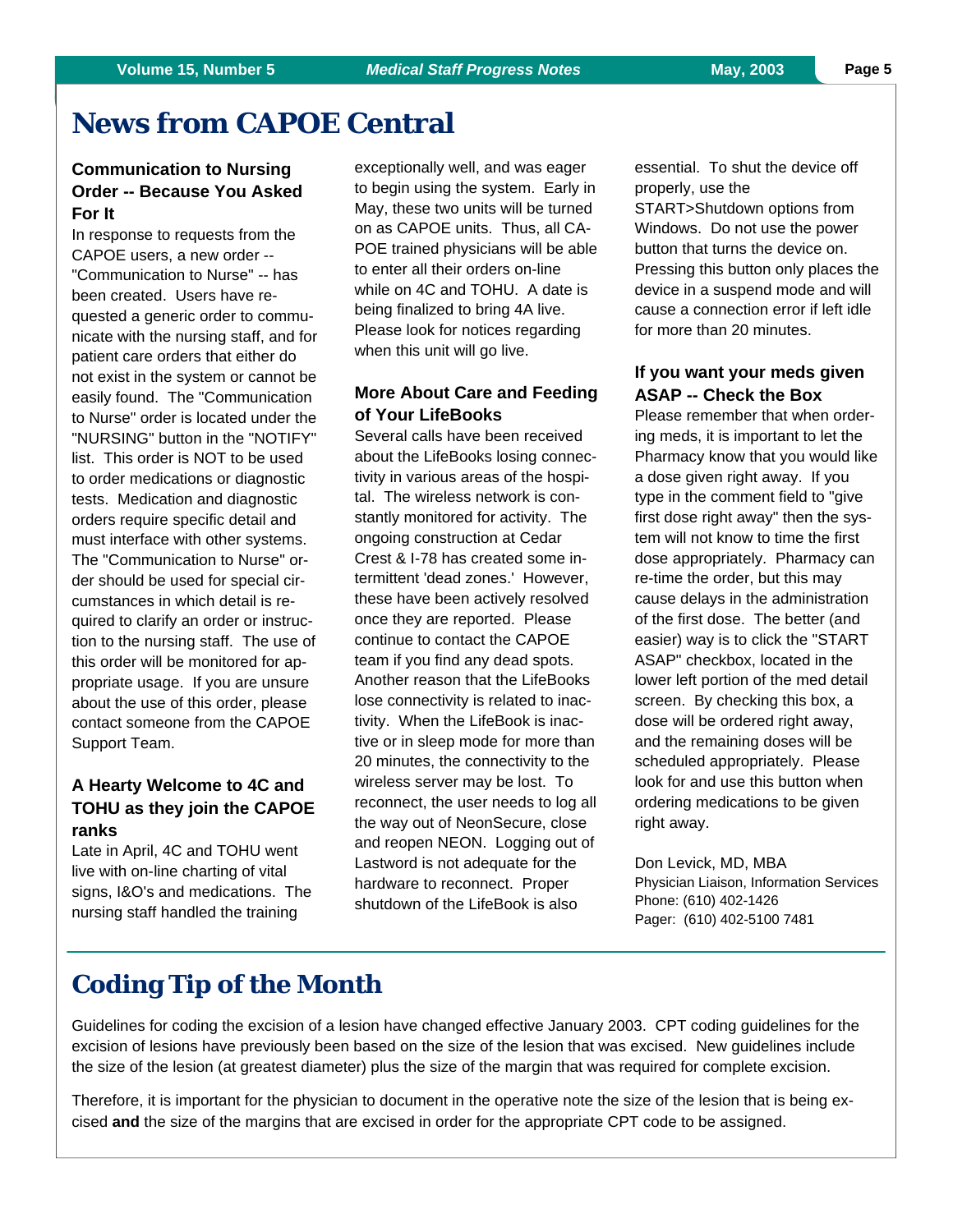# **Changes in Medical Staff Services**



On March 31, **Brenda E. Lehr**  began her new position as Director of Medical Staff Services. Brenda has been a part of the lar-

ger LVHHN family for the past 24 years. In 1979, she began her career as practice manager for Cardiovascular Associates (now The Heart Care Group). For the past five years, Brenda has been with LVPG, first as practice manager for Oncology Specialists, and most recently as operation manager for nine specialty practices located on the Cedar Crest & I-78 campus.

Brenda received her Bachelor's degree in Business Administration-Management from Bloomsburg University. She is active in the Medical Group Management Association, PMGMA, and other professional organizations.

In her new position, Brenda will be responsible for overseeing the credentialing and privileging of over 1,100 physicians, dentists, and podiatrists on the Medical Staff and over 350 members of the Allied Health Staff. In addition, Brenda will provide support to the Medical Staff leadership and oversee the administrative support for various Medical Staff functions and committees, including Bylaws, General Medical Staff, and Medical Executive Committee.

Brenda is located in the Medical Staff Services office on the first floor of Lehigh Valley Hospital, Cedar Crest & I-78. She may be reached by e-mail at brenda.lehr@lvh.com or by phone at (610) 402-8975.



**Pat Skrovanek**, who has served in the role of Director for the past nine months, has returned to her first love as a Physician Liaison

in the Physician Network Development Department under the direction of Edward Dougherty. She has joined Andrea Parry and Kathleen Leto who also serve as Physician Liaisons.

Pat is located in Physician Network Development on the first floor of 1770 Bathgate on the LVH-M campus. She is available by e-mail at patricia.skrovanek@lvh.com, by phone at (484) 884-9293, or by page at (610) 402-5100 3089. Her fax number is (484) 884-4913. The main number for Physician Network Development is (484) 884-2020.

### **Smallpox Update**

In mid- to late March, LVHHN began contacting 50+ individuals who identified themselves as potential volunteers for the smallpox vaccine to receive their pre-vaccination counseling/screening. At the same time, tension in the vaccination program was building with the notification of heart attacks and death in individuals who were recently vaccinated. None of the deaths was clearly tied to the vaccine; each of the individuals had defined risk factors for coronary artery disease known in their medical history. However, the Centers for Disease Control and the Advisory Committee on Immunization Practices took quick and decisive action -- additional screening criteria was added

to enhance the safety of the smallpox vaccination program. LVHHN Employee Health Service reacted immediately to update prevaccination counseling information.

Pennsylvania continues to move forward with its program reporting 83 vaccinated statewide as of Friday, April 4. In mid-April, 12 individuals working for the Suburban General Hospital in Pittsburgh were the first health care workers vaccinated in Pennsylvania; county and hospital representatives were very generous in sharing processes and experiences with LVHHN. Vaccination of volunteer LVHHN employees will occur in early May. The exact numbers will be unknown until that point as individuals have

been screened out for medical contraindications and are making selfdeterminations as to whether the vaccine and associated lifestyle changes are right for them. Employees who do receive the smallpox vaccination require fit-for-duty evaluation/dressing check prior to their duty shifts. *Non-employee providers who are vaccinated will also be required to participate in the evaluation/dressing check any day they will be seeing LVHHN patients.* This information will be covered with them at the time of vaccination.

If you have any questions related to the smallpox vaccination program, please contact Debra Geiger, Project Manager, at (610) 402-4589.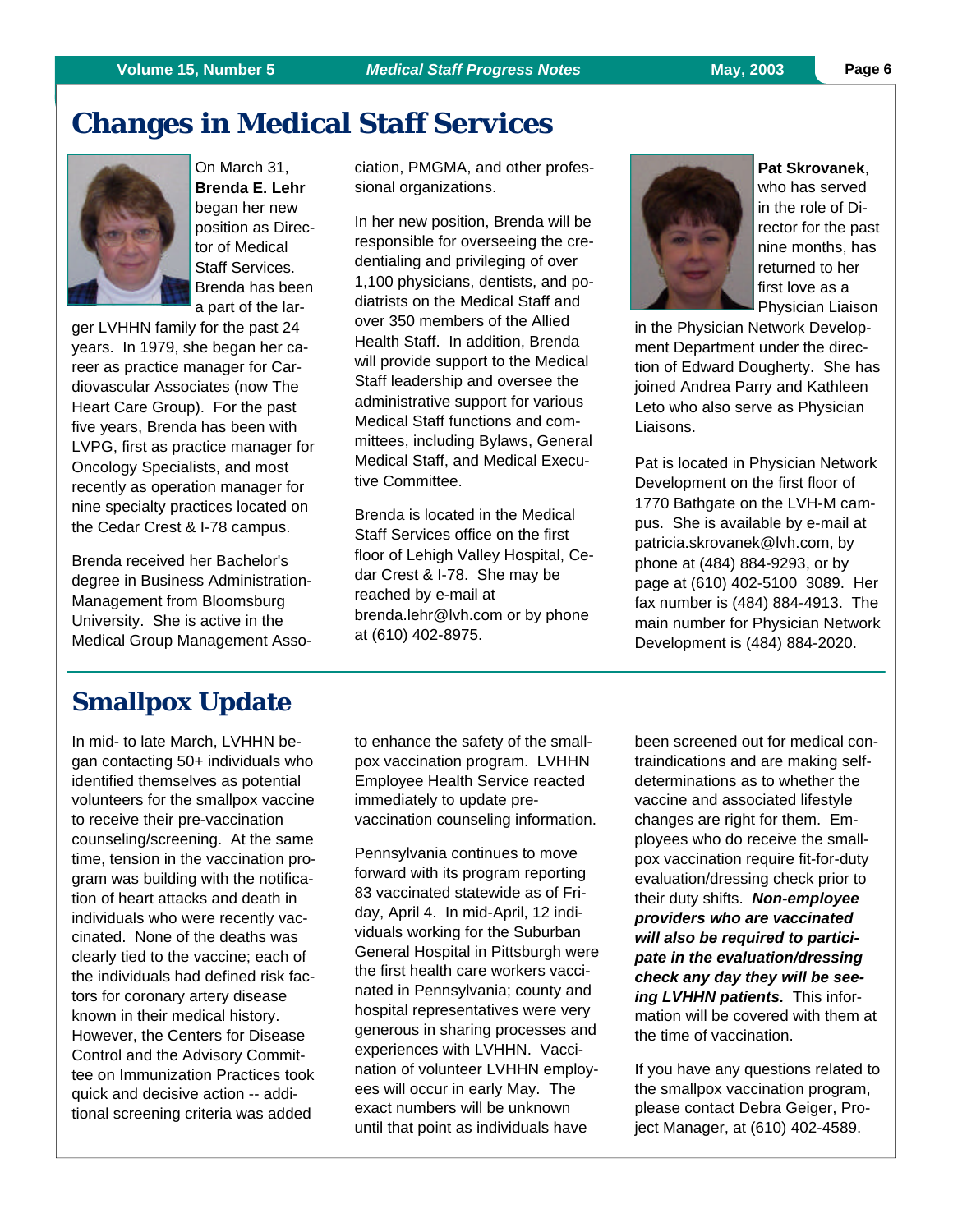# **Pennsylvania Act 13 (MCARE)**

Over the past several months, educational sessions regarding Pennsylvania Act 13, Medical Care Availability and Reduction of Errors (MCARE), were held as part of clinical departmental meetings. For your information, following is a list of the most frequently asked questions related to Act 13.

### **1.** *What is a Serious Event?*

A serious event is an event, occurrence, or situation involving the clinical care of a patient in a medical facility that results in death OR compromises patient safety AND results in UNANTICIPATIED injury RE-QUIRING the delivery of ADDI-TIONAL health care services to the patient.

#### **2.** *What are examples of Serious Events?*

Wrong site surgery and medication errors that result in harm are obvious examples. However, many situations are not as easily definable and will require careful and individual analysis. For example, the law is NOT an attempt to collect a database of potentially ANTICI-PATED complication. Therefore if a patient is harmed due to an anticipated complication, it is not a reportable serious event.

### **3.** *Who determines that the event is serious within the definition of the Act?*

The licensed health care provider has the initial responsibility of identifying that a serious event has occurred and notifying the Patient

Safety Officer through the 24 hour hotline, (610) 402-2830. The Patient Safety Officer, in consultation with the Vice President of Legal Services, will verify for the health care provider whether the event is serious.

### **4.** *What happens once an event is defined as serious?*

Defining an event as serious triggers a series of responsibilities under ACT 13. The event must be disclosed to the patient, the disclosure discussion must be documented on the patient's medical record; the patient must be provided with a letter documenting that the discussion has occurred. In addition, a report must be provided to the State Department of Health within 24 hours of the event. This report is for data collection purposes only and has no identifiers such as patient's name, medical record number or health care providers' name.

### **5.** *Who discloses the event to the patient?*

Under the Act, it is the licensed health care provider's responsibility to fulfill the requirements. Failure to meet the requirements of the Act for either notification to the facility (Patient Safety Officer) or disclosure to the patient will result in licensure consequences for the doctor or nurse.

**6.** *What is the institution's responsibility?*

The institution is responsible for monitoring compliance with the Act and for reporting to the State. The Patient Safety Officer will accompany the health care provider to assist in the discussion with the patient, if requested by the health care provider. Documentation by the Patient Safety Officer will be done in the Medical Record. The Patient Safety Officer, together with the physician, will provide a letter to the patient, if appropriate.

### **7.** *What is the role of the Patient Safety Council?*

The Patient Safety Council, under Act 13, is composed of the Patient Safety Officer, health care workers, a member of the Board of Trustees, and community members. The Council is required to review all serious events and evaluate recommendations to eliminate future serious events. Information reviewed by this Council receives specific protection under the Law from discovery and admissibility in legal proceedings.

### **8.** *What is the purpose of the Patient Safety Act?*

The purpose of the Act is to mandate reporting obligations in order to improve the safety of patient care.

If you have any questions regarding this issue, please contact Fran Miranda, Risk Manager/Patient Safety Officer, at (610) 402-2803.

### **Safety Pearl of the Month**

### **Watch Out for Complacency!!**

Complacency, which occurs when we let our experiences guide our expectations, diminishes our caution when participating in the medication use process and allows errors to get through the system. We are especially vulnerable to complacency when technology is used.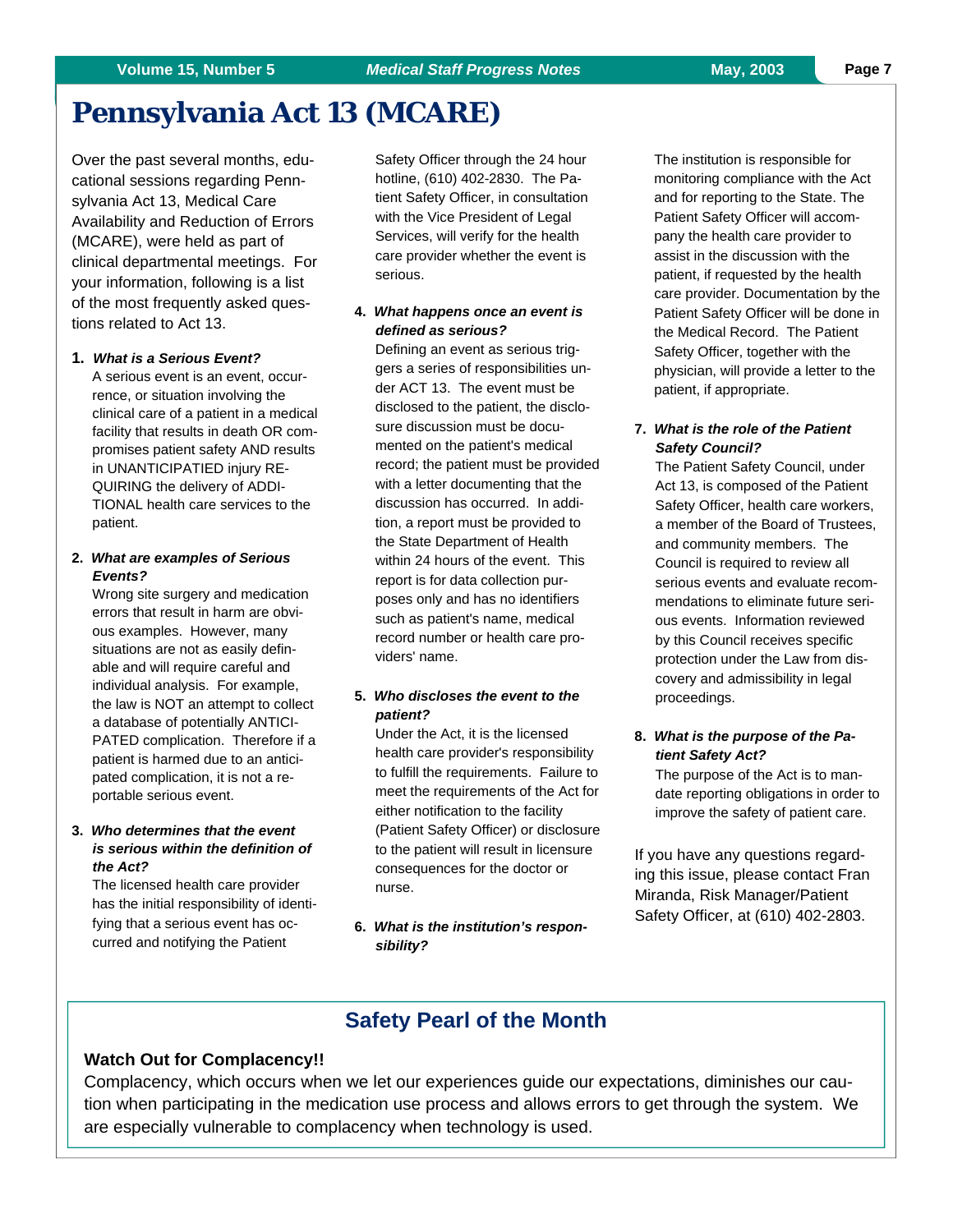# **Palliative Care Initiative in the Medical Critical Care Unit**

On March 1, 2003, the Medical Critical Care Program of LVHHN was awarded a grant through The Robert Wood Johnson Foundation to fund a demonstration project integrating the principles of palliative medicine into the ICU. The award was extraordinarily competitive with 242 submitted proposals and only four recipients.

Palliative medicine is *not* equivalent to hospice or end-of-life care. It is the management of patients with far-advanced diseases for which the prognosis is limited and the focus of care is quality of life. It recognizes the multi-dimensional nature of suffering and conveys mutuality, respect, and interdependence. Integrating basic premises of palliative medicine will be a compliment to the technologydriven rescue therapy found in the ICU. The goal of this project is to support a model in which patient's preferences and quality of life values are directly incorporated into the multi-disciplinary care plan. The culture will emphasize a patient/family-centered process that provides for the relief of suffering arising from emotional, social, and spiritual sources.

#### *Medical Staff Progress Notes* has

committed to an ongoing column dedicated to the Palliative Care Initiative in the ICU. It is anticipated that the progress of this initiative will be shared as well as brief informational reviews of selected topics in palliative medicine and end-of-life care. Many of these topics will be obtained from the National Residency End-of-Life Curriculum Project sponsored by the Medical College of Wisconsin, Inc. These *Fast Facts and Concepts*

can be downloaded from their website at www.eperc.mcw.edu

**Title:** Fast Fact and Concept #23: DNR Orders in the Hospital--Part 1

**Author(s):** Weissman, D.; von Gunten, C.

*This Fast Fact & Concept reviews the basic steps in discussing DNR (do not resuscitate) orders in the hospital setting. This could be used during ward rounds or in a conference discussing goal setting and DNR orders.* 

### **Educational Objective(s): Review the steps in conducting a DNR discussion with a seriously ill patient in the hospital.**

DNR discussions with seriously ill patients in the hospital should always take place in the context of the larger goals of care, using a step-wise approach<sup>1</sup>. Prior to any DNR discussions, physicians must know the data defining outcomes and morbidity of CPR in different patient populations<sup>2</sup>.

#### **1. Establish the setting**

Ensure comfort and privacy; sit down next to the patient. Ask if family members or others should be present. Introduce the subject with a phrase such as: *I'd like to talk with you about possible health care decisions in the future.*

### **2. What does the patient understand?**

Ask an open-ended question to elicit patient understanding about their current health situation. It is important to get the patient talking- if the doctor is doing all the talking, it is unlikely that the rest of the conversation will go well. Consider starting with phrases such as: *What* 

*do you understand about your current health situation?* or *What have the doctors told you about your condition?* If the patient does not know/appreciate their current status, this is time to review that information. An informed decision about DNR status is only possible if the patient has a clear understanding of his/her illness and prognosis.

**3. What does the patient expect?**

Next, ask the patient to consider the future. Examples of ways to start this discussion are: *What do you expect in the future?* or *What goals do you have for the time you have left-what is important to you?* This step allows you to listen while the patient describes a real or imagined future. Most patients with advanced disease use this opening to voice their thoughts about dying -- typically mentioning comfort, family, and home, as their goals of care. If there is a sharp discontinuity between what you expect and what the patient expects, this is the time to clarify. Listen carefully to the patient's responses; most patients have thought a lot about dying, they only need permission to talk about what they have been thinking. Setting up the conversation in this way permits the physician to respond with clarifying and confirming comments such as: *So what you're saying is, you want to be as comfortable as possible when the time comes,* or *What you've said is, you want us to do everything we can to fight, but when the time comes, you want to die peacefully.* Whenever possible, ask patients to explain the values that underlie their decisions: *can you explain why you feel that way?*

*Continued on next page*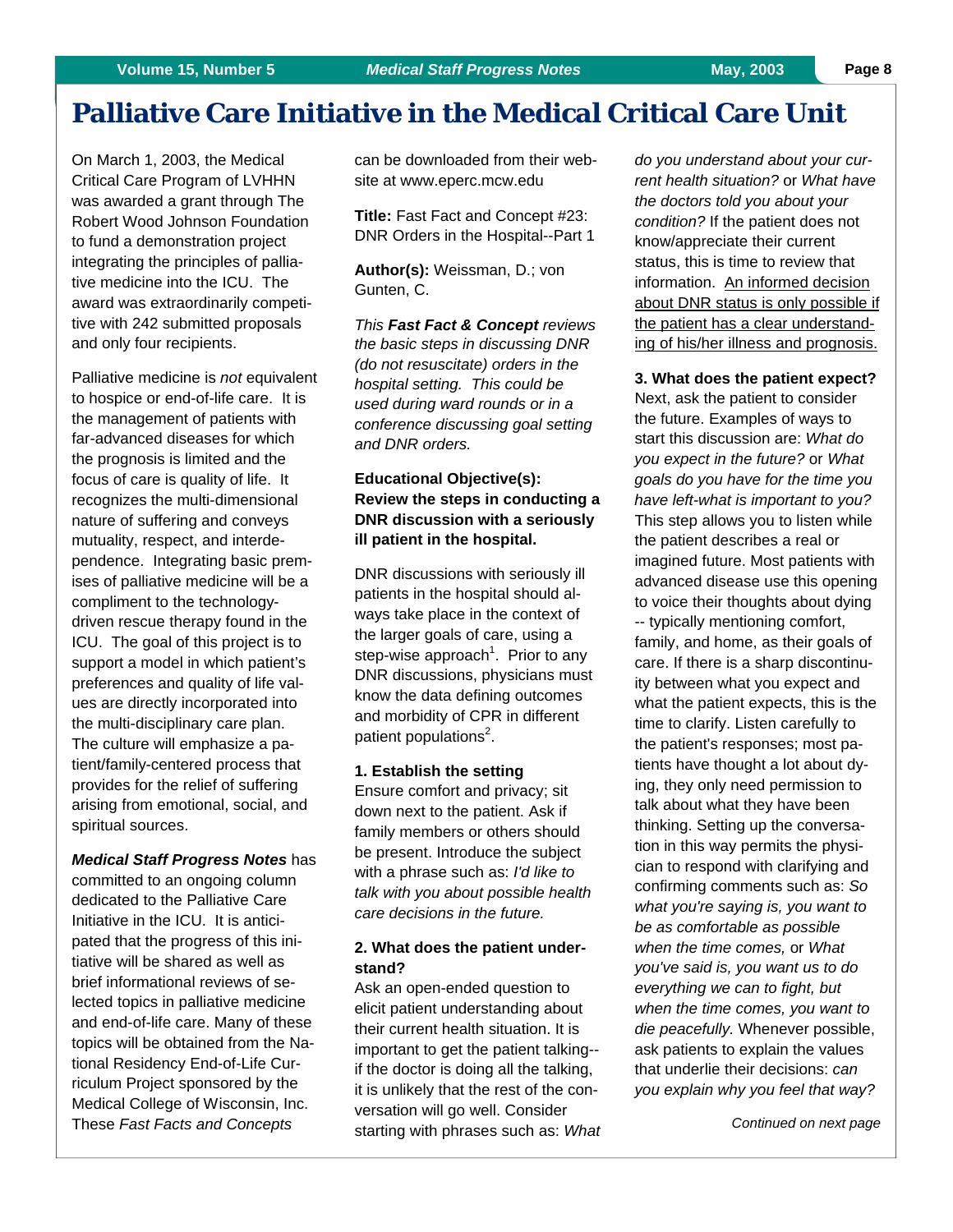### **Volume 15, Number 5** *Medical Staff Progress Notes* **May, 2003**

### **4. Discuss a DNR order**

Use language that the patient will understand, give information in small pieces. Don't introduce CPR in mechanistic terms (e.g. "starting the heart" or "putting on a breathing machine"). Never say*, "Do you want us to do everything?"* "Everything" is euphemistic and easily misinterpreted. Using the word "die" helps to clarify that CPR is a treatment that tries to reverse death. To a layman, when the heart and/or lungs stop, the patient dies.

If the patient and doctor mutually recognize that death is approaching and the goals of care are comfort, then CPR is not an appropriate medical intervention and a clear recommendation against CPR should be made. You can say: *We have agreed that the goals of care are to keep you comfortable and get you home. With this in mind, I do not recommend the use of artificial or heroic means to keep you alive. If you agree with this, I will write an order in the chart that if you die, no attempt to resuscitate you will be made.*

If the clinical situation is more ambiguous in terms of prognosis and goals of care, and you have no clear recommendation, the issue of DNR can be raised by asking: *If you should die in spite of all of our efforts, do you want us to use heroic measures to attempt to bring you back?* or *How do you want things to be when you die?* If you are asked to explain "heroic measures", then describe the purpose, risks and benefits of CPR in greater detail. The clinical pearl here is to start general and become specific later in the conversation.

#### **5. Respond to emotions**

Strong emotions are common when discussing death. Typically the emotional response is brief. The most profound initial response a physician can make may be silence, providing a reassuring touch, and offering facial tissues. (see future Fast Fact on responding to emotions).

### **6. Establish a plan**

Clarify the orders and plans that will accomplish the overall goals you have discussed, not just the

DNR order. A DNR order does not address any aspect of care other than preventing the use of CPR. It is unwise and poor practice to use DNR status as a proxy for other life-sustaining therapies. Consider using words: *We will continue maximal medical therapy to meet your goals. However, if you die in spite of everything, we won't use CPR to bring you back,* or *It sounds like we should move to a plan that maximizes your comfort. Therefore, in addition to a DNR order, I'd like to ask my hospice/palliative care colleagues to give you some information.*

If you have any questions regarding palliative care, please contact Daniel E. Ray, MD, Division of Pulmonary/Critical Care Medicine, at (610) 439-8856 or page him at (610) 776-5554.

#### References

<sup>1</sup>Buckman, R. How to break bad news: a guide for health care professionals. 1992, Baltimore: Johns Hopkins University Press.

<sup>2</sup> Junkerman, Charles and Schiedermayer, David. Practical Ethics for Students, Interns and Residents, 2nd Ed. University Publishing Group ISBN 1-55572-054-4

### **Patient Safety Video**

Over the course of the past six months, the Patient Safety staff has worked with a local production company to complete a patient safety video. The purpose of the video is to educate physicians, staff and patients regarding Pennsylvania Act 13, Medical Care Availability and Reduction of Errors (MCARE).

The patient safety video is approximately 11 minutes long and covers the following patient safety goals: individual treatment plan, medication administration, surgical site identification, fall prevention, hand washing and discharge planning. The video is currently available for inpatients to view on Channel 50. In addition, plans are being evaluated to address video viewing for outpatients.

A copy of the video, titled "Patient Safety at LVHHN," will be available for all physician practices. To receive your copy, please call Kelly Beauchamps, Patient Safety Analyst, at (610) 402-2787. Physicians are encouraged to offer the video during office visits for patient education to assist in promoting a patient safe environment.

Stay tuned for a campaign to adopt a patient safety slogan for the organization. In the meantime, remember PATIENT SAFETY benefits everyone!

If you have any questions regarding this issue, please contact Fran Miranda, Risk Manager/Patient Safety Officer, at (610) 402-2803.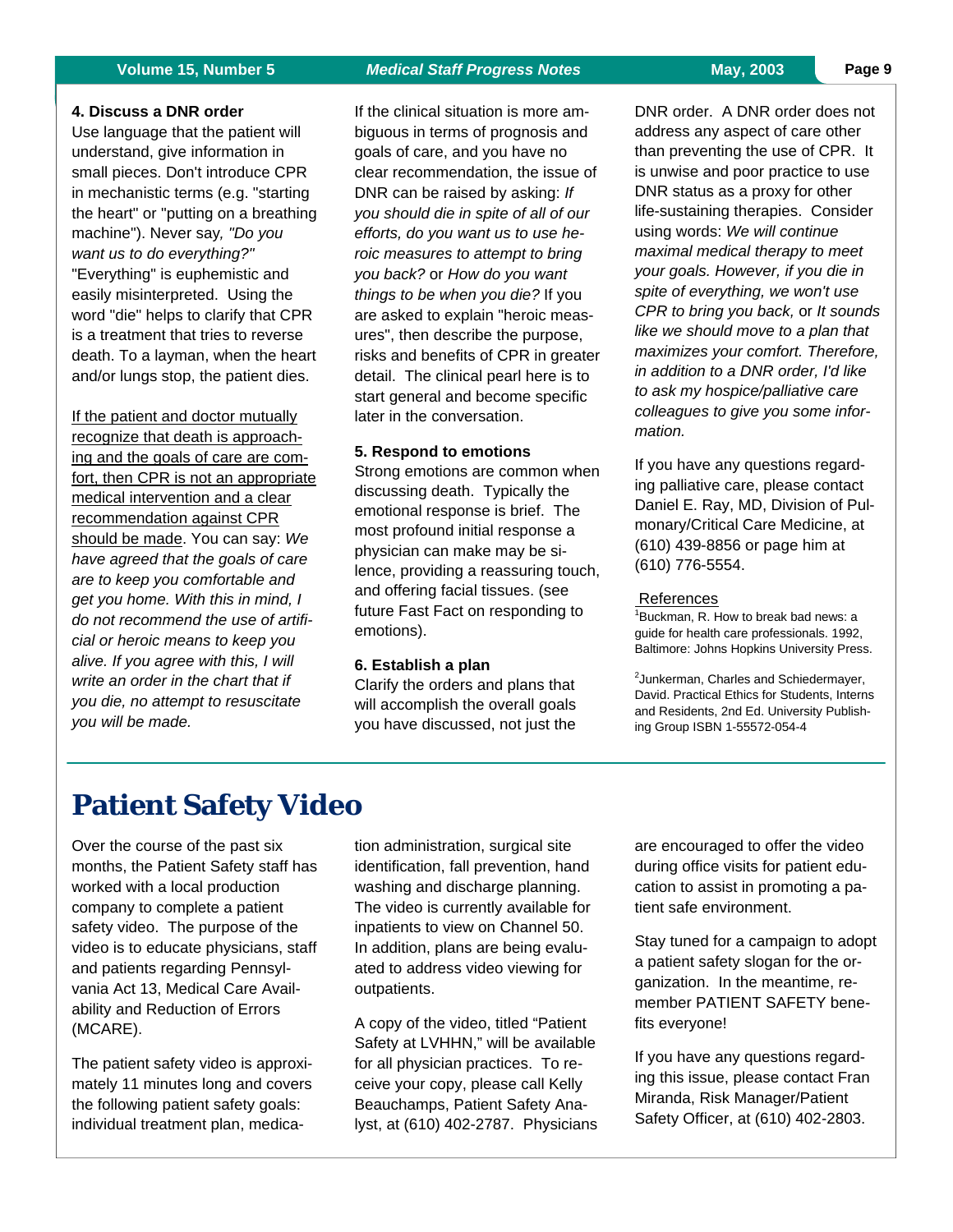#### **Page 10**

### **News from the HIM Department**

Electronic Signature – Effective April 14, 2003, ability to electronically sign Home Care orders and consultations was been added to the EHRM (Electronic Historical Medical Record) signature deficiency module, consistent with the goal to provide efficiency in document processing as well as a single source of electronic signature for the physicians.

Ongoing Medical Record Review – A multidisciplinary team composed of physicians, clinicians and Health Information

Management (HIM) staff perform ongoing medical record reviews to assure that (1) patient care is appropriately documented and (2) documentation meets regulatory agency requirement.

The compliance standard established through the Medical Record Committee is 97%. Third quarter 2002 review identified the following opportunities for improvement:

|                                                                                                                                                                                                                                    | <b>LVH</b> | LVH-M      | <b>PI Initiative</b>                                                                |
|------------------------------------------------------------------------------------------------------------------------------------------------------------------------------------------------------------------------------------|------------|------------|-------------------------------------------------------------------------------------|
| <b>History and Physical</b>                                                                                                                                                                                                        | Compliance | Compliance |                                                                                     |
| Medical history, including<br>Chief complaint<br>Details of present illness<br>Relevant past, social and family histories<br>Inventory of body systems                                                                             | 50%        | 52%        | Opportunity:<br>Documentation of family and social<br>history and inventory of body |
| Report of relevant physical examination                                                                                                                                                                                            | 88%        | 88%        | Opportunity:<br>Documentation of vital signs                                        |
| Statement on conclusions or impressions drawn from the<br>admission history and physical                                                                                                                                           | 96%        | 96%        |                                                                                     |
| Statement on course of action planned for this episode of<br>care and its periodic review as appropriate                                                                                                                           | 100%       | 100%       |                                                                                     |
| <b>Consultations</b>                                                                                                                                                                                                               |            |            |                                                                                     |
| Date<br>٠<br>Referring physician<br>Consultant                                                                                                                                                                                     | 50%        | 40%        | Opportunity:<br>Documentation of referring<br>physician                             |
| <b>Operative Reports</b>                                                                                                                                                                                                           |            |            |                                                                                     |
| Primary surgeon and assistants<br>٠<br>Findings<br>٠<br>Technical procedures used<br>٠<br>Specimens removed<br>Post-operative diagnosis                                                                                            | 86%        | 84%        | Opportunity:<br>Documentation of pre-op diagnosis,<br>post-op diagnosis, findings   |
| <b>Discharge Summaries</b>                                                                                                                                                                                                         |            |            |                                                                                     |
| Diagnoses/procedures<br>٠<br>Reason for hospitalization<br>٠<br>Significant findings<br>٠<br>Procedures performed, treatment rendered<br>٠<br>Condition on discharge<br>٠<br>Instructions to patient/family<br>٠<br>Follow-up care | 76%        | 88%        | Opportunity:<br>Documentation of final diagnoses                                    |

Following first quarter 2003 data collection, HIM will contact individual physicians regarding documentation improvement opportunities.

Documentation and Authentication in the Medical Record – Medical record documentation serves as a means of (1) communication between physicians and other members of the health care team, (2) evaluating adequacy and appropriateness of care, (3) substantiating insurance claims, (4) protecting legal interests of the patient and facility, and (5) providing data for research and education.

Documentation and authentication must:

- Be legible
- Include the caregiver's name and credentials

If you have any questions regarding this issue, please contact Zelda B. Greene, Director, Health Information Management, at (610) 402-8330.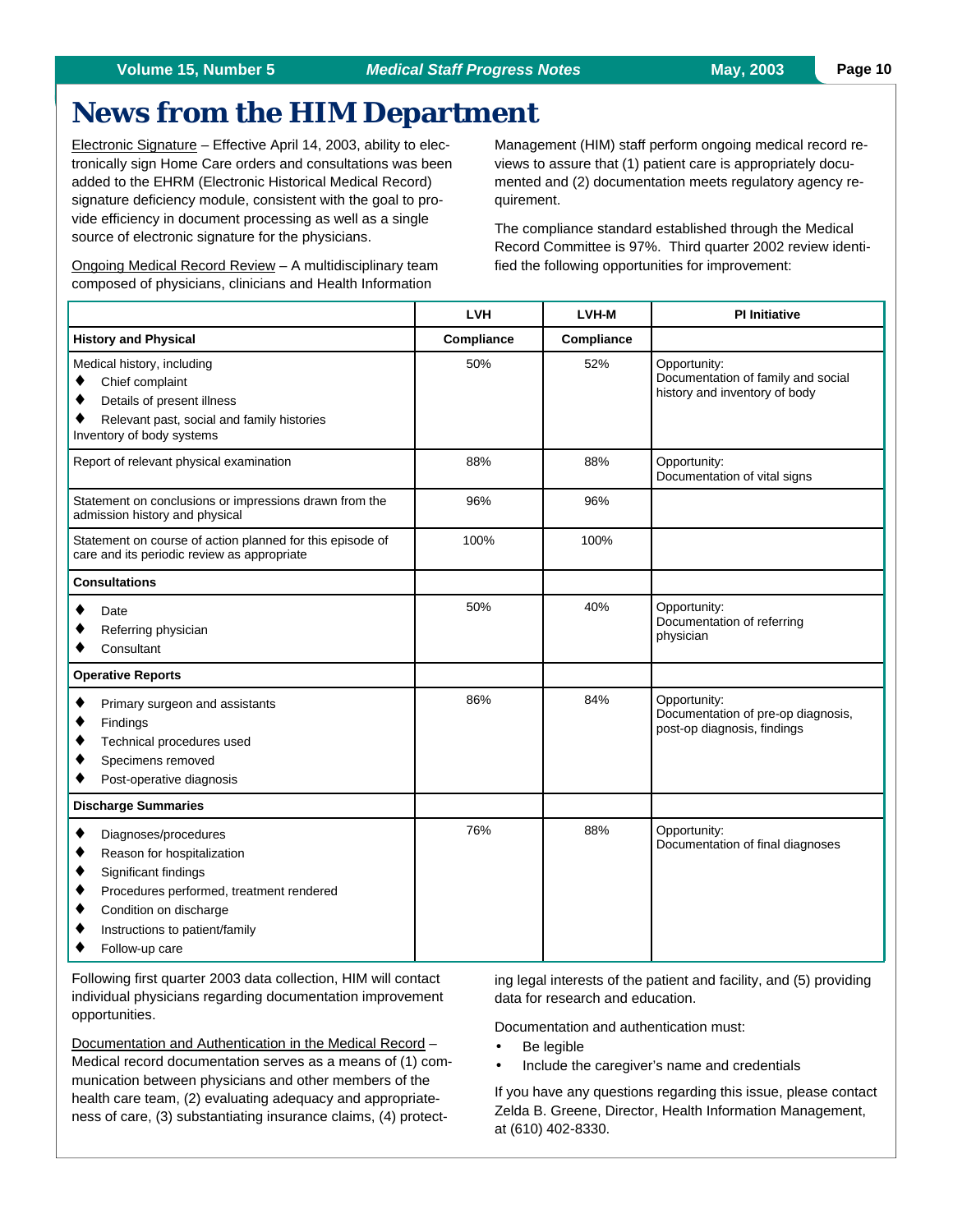### **Perioperative Services Performance Improvement Team Identifies Key Step to Improving First Case Start**

For the last eight months, a dedicated team consisting of staff in the operating room, surgical staging unit, PACU, anesthesia, and surgery have focused performance improvements on reducing the turnaround time between cases and improving the number of first cases that go to the operating room on time. Up until now, this effort has been focused on the Cedar Crest & I-78 operating room, understanding that lessons learned will be easily translated to the other sites.

The team concentrated initially on first case time starts, mapped out the process, identified barriers to efficiency, and developed nearly 100 potential solutions. The potential solutions were evaluated based on five criteria, the most important of which was the effectiveness of the solution.

As it turns out, one of the major causes for delay in starting first cases on time is incomplete preoperative paperwork including: history and physical, surgical and anesthesia consent forms, and incomplete or inadequate pre-operative testing. Ultimately, one strong recommendation of the Perioperative Services Performance Improve Team is to schedule patients for a pre-admission testing (PAT) appointment at Lehigh Valley Hospital **even if, in the physician's opinion, no actual testing is necessary**. The purpose of this appointment is to begin the necessary nursing assessment process and for the patient to meet with a member of the Department of Anesthesiology. This appointment will avoid last minute "scrambling" that can occur as the patient is prepared for the operating room.

Please also note that the operating room regulations state that cases that do not have all complete paperwork cannot be scheduled as the first case in the room. The Central Document Processing department (CDP) contacts physician offices 48 and 24 hours in advance to collect any paperwork that is missing or incomplete.

If you have any questions regarding this issue, please contact Mark Holtz, Vice President of Operations, at (484) 884-4710, or Herbert C. Hoover, Jr., MD, Chair, Department of Surgery, at (610) 402- 8338.

### **News from the Blood Bank**

On April 16, 2003, the Blood Bank began phasing in the use of **Pre Storage** Leukoreduced Red Cells instead of using the bedside leukoreduction filter. These leukoreduced red cells are **prefiltered at the blood center and therefore, only require a routine blood filter at the bedside.**

This change is being made to provide a leukoreduced red cell product which has a better degree of quality control. Additionally, there

have been problems with the bedside filter such as clogging and slow infusion rates.

Orders for leukoreduced red cells should **continue** to be written as "**red cells leukoreduced**". Either prestorage or a bedside filter (as a back up) will be issued. Bedside leukoreduction will generally be used in emergency situations or for patients with alloantibodies, when the prestorage red cells are not readily available.

All orders for blood transfusions should continue to specify whether Leukoreduced or Irradiated is needed as per LVHHN Leukoreduction & Irradiation Indications, approved by the Hematology/ Oncology Division in January and again in July 2002.

If you have any questions, please contact Bala B. Carver, MD, Chief, Section of Transfusion Medicine and HLA, at (610) 402-8142.

### **A Reminder from the Emergency Department**

When admitting patients through the Emergency Department, to improve communication and enhance patient safety, please remember to designate all orders that require immediate attention as **STAT**, and *verbally* communicate this need to the ER nurses.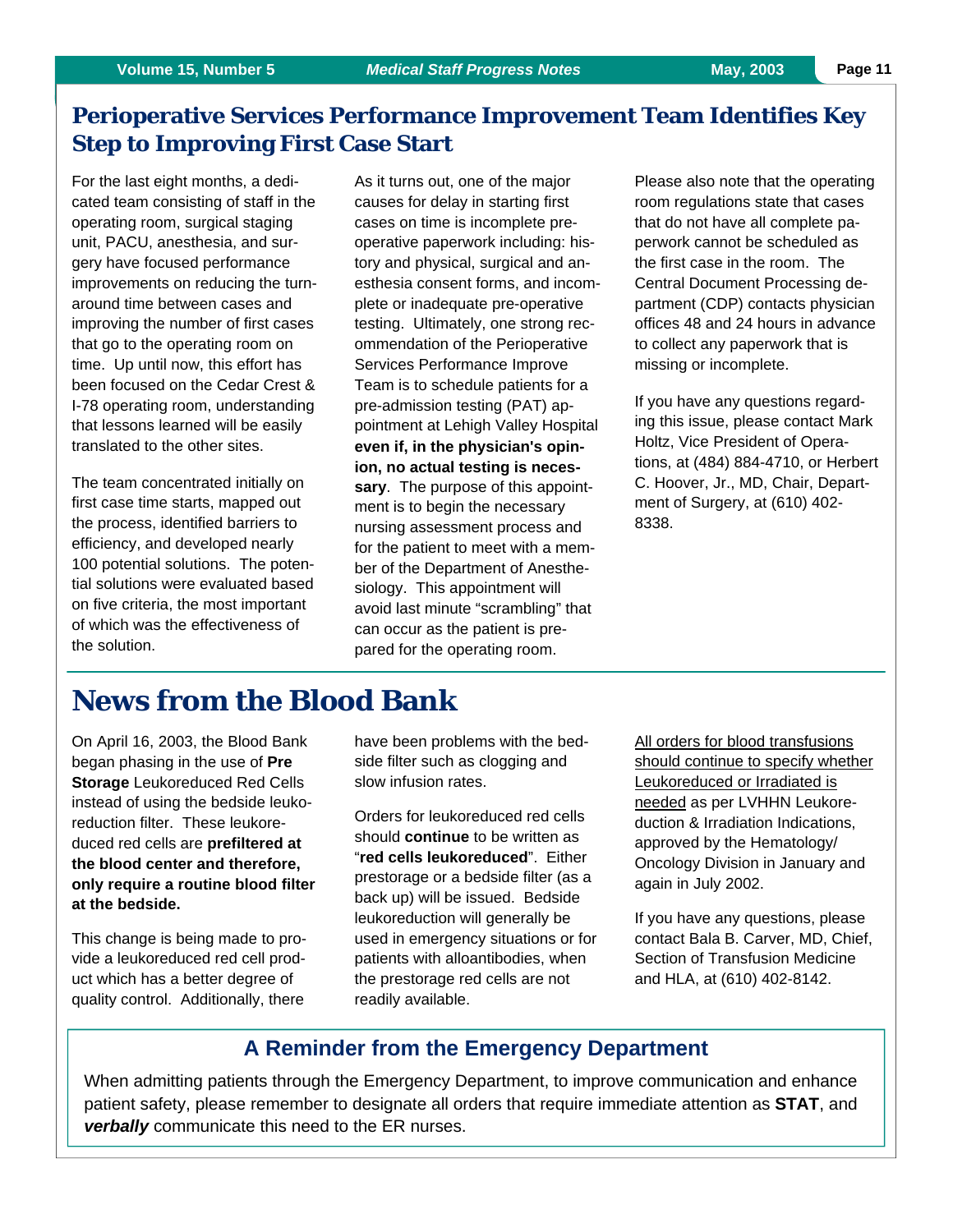### **News from the Libraries**

### **Ovid Training**

To arrange for instruction in the use of OVID's MEDLINE and its other databases, please contact Barbara Iobst at (610) 402-8408.

### **Recently Acquired Publications**

*Library at 17th & Chew*

- > Handsfield. Color Atlas and Synopsis of Sexually Transmitted Diseases. 2001.
- ▶ Coulehan. Medical Interview. 2001

### *Library at Cedar Crest & I-78*

- ÿ Delanty. Seizures. 2002
- ▶ Rucker. Low Back Pain. 2001

#### *Library at LVH-Muhlenberg*

- ÿ Physicians' Desk Reference. 2003
- ÿ Arndt. Manual of Dermatologic Therapeutics. 2002

If you have any suggestions for new books, please send them to Barbara Iobst in the Library at Cedar Crest & I-78.

### **"Partners in Your Care"©**

The Infection Control Department is launching an exciting new hand hygiene program, "Partners in Your Care"©. Patients will be educated by a member of the Infection Control team on hand hygiene and invited to become "Partners in Your Care"© by asking all health care workers who have direct contact with them the question, "Did you wash your hands?" The patient empowerment program is strictly voluntary for the patient and non-punitive to the health care worker. "Partners in your Care"© is scheduled to begin in May 2003 on TTU, 5B and 5C at Cedar Crest & I-78 and 4S at LVH-Muhlenberg.

Most studies on hand hygiene compliance show that health care workers wash their hands only about 48% of the time prior to patient contact. "Partners in Your Care"  $\textcircled{\tiny{\textregistered}}$ , was developed by the University of Pennsylvania where studies demonstrated a 35- 40% **sustained increase** in hand hygiene compliance. "Partners in Your Care"© uses the patient as a continuous prompter for health care workers to improve their hand hygiene compliance. Participation in this patient empowerment program is consistent with the National Patient Safety Plan.

The amount of soap and alcohol hand sanitizer consumed on each of the designated floors will be measured to determine the success of the program in increasing the frequency of hand hygiene. It is expected that the program will be expanded throughout the inpatient facilities after the pilot phase is completed.

This program gives us, as health care workers, a great opportunity to partner with our patients to increase hand hygiene compliance.

If you have questions or for more information, contact Deborah Fry in Infection Control at (610) 402-0680.

*"Partners in Your Care"© is strictly voluntary for the patient and nonpunitive to the health care worker.*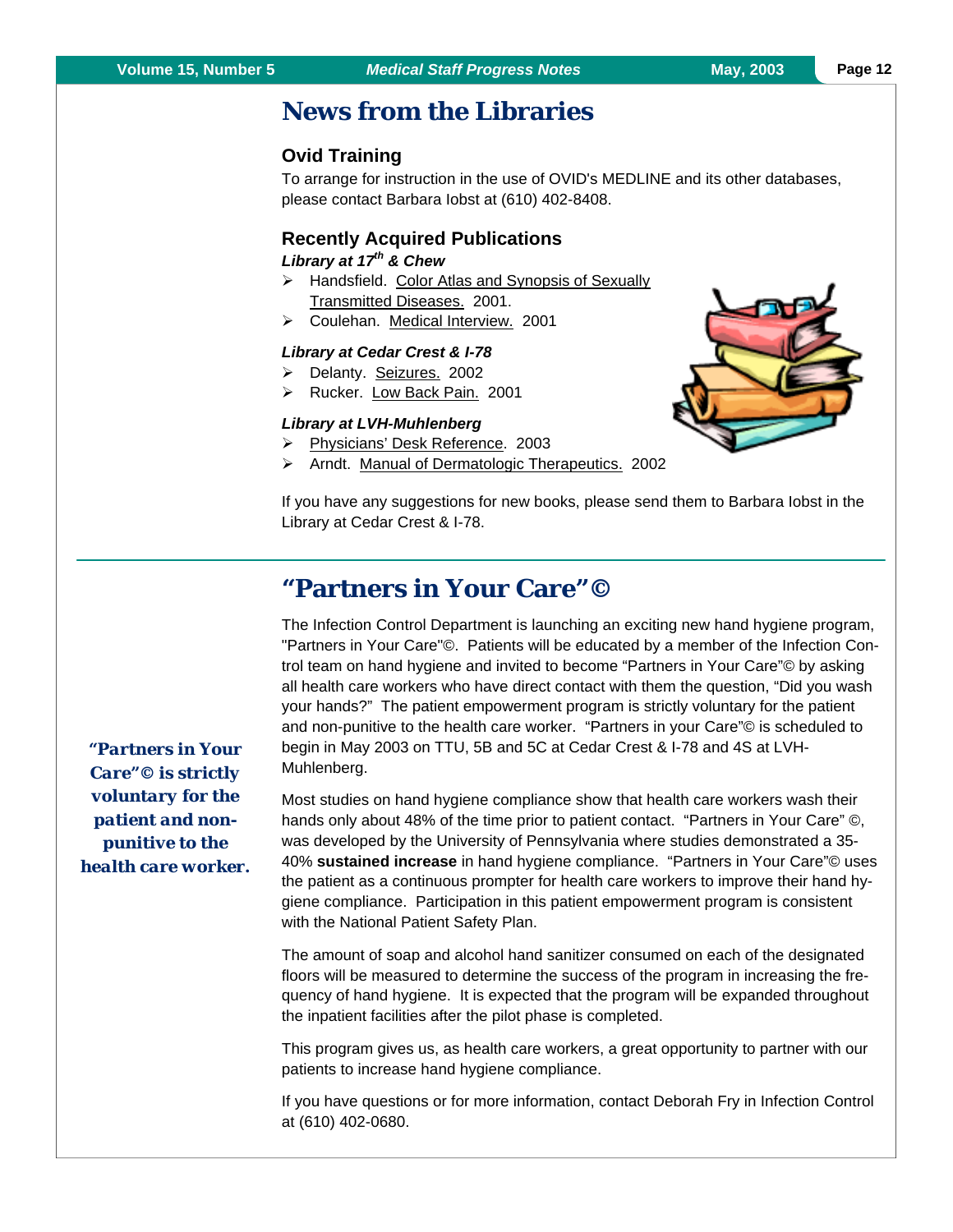#### **Page 13**

### **Congratulations!**



**Karen E. Senft, MD**, Division of Pediatric Subspecialties, Section of Developmental-Rehabilitation, was recently notified by the American Board of Pediatrics that she successfully passed the certifying examination and has become certified in Developmental-Behavioral Pediatrics.

Dr. Senft has been a member of the Medical Staff since October of 1986.

### **Papers, Publications and Presentations**

/ In late March, **Indru T. Khubchandani, MD**, Division of Colon and Rectal Surgery, was an invited speaker/surgeon at the University of San Martino, Genoa, Italy, where he performed Transanal Repair of Rectocele which was telecast to the auditorium. Other surgeons performed the repair by alternative approaches including transvaginal.

In addition, Dr. Khubchandani was a guest speaker at the meeting of the Italian Society of Colon and Rectal Surgeons on Cancer of the Rectum where he spoke on "Surgeons as a Factor in Prognosis." Dr. Khubchandani is a Visiting Professor at the University of Genoa.

/ **Patrick J. McDaid, MD**, Division of Orthopedic Surgery/Hand Surgery, Section of Ortho Trauma, co-authored a book chapter for *Current Clinical Neurology: Clinical Evaluation and Management of Spasticity*. The chapter is titled "Orthopaedic Interventions for the Management of Limb Deformities in Upper Motoneuron Syndromes."

/ **Robert X. Murphy, Jr., MD**, Division of Plastic Surgery/Hand Surgery, Section of Burn; **Samina Wahhab, MD**, Division of Plastic Surgery; **Peter F. Rovito, MD**, Division of General Surgery; **Gregory R. Harper, MD, PhD**, Physician in Chief, Cancer Services; **Mark J. Young, MD**, Chair, Department of Community Health and Health Studies; and **Sharon R. Kimmel, PhD**, Senior Research Scientist, Community Health and Health Studies, co-authored the article, "Impact of Immediate Reconstruction on the Local Recurrence of Breast Cancer after Mastectomy," which was published in the April issue of *Annals of Plastic Surgery*.

/ **Michael D. Pasquale, MD**, Chief, Division of Trauma-Surgical Critical Care, and **William Bromberg, MD**, former Trauma Fellow, co-authored the chapter, "Applications of Tonometry in Critical Care," which appeared in *Advances in Anesthesia*.

/ **Paul F. Pollice, MD**, Division of Orthopedic Surgery, Section of Ortho Trauma, co-authored a book chapter for *The Adult Knee: Volume II*. The chapter is titled "Principles of Instrumentation and Component Alignment."

/ **Michael C. Sinclair, MD**, Chief, Section of Cardiac Surgery, **Raymond L. Singer, MD**, Chief, Section of Thoracic Surgery, and **Norman J. Manley, CCP**, and **Ralph Montesano, CCP**, Perfusionists, co-authored the paper, "Cannulation of the Axillary Artery for Cardiopulmonary Bypass: Safeguards and Pitfalls," which appeared in the March issue of the *Annals of Thoracic Surgery*.

/ **Craig J. Sobolewski, MD**, Chief, Division of Gynecology, and **Larry R. Glazerman, MD**, Division of Primary Obstetrics and Gynecology, attended Beyond Hysterectomy: The Contemporary Management of Uterine Fibroids -- An International Congress held April 11 to 13 in Scottsdale, Arizona. Dr. Sobolewski and Dr. Glazerman coauthored "In Situ Morcellation of the Uterine Body and Fundus During Laparoscopic Supracervical Hysterectomy," which was presented to the Congress by Dr. Sobolewski. In addition, Dr. Glazerman and Dr. Sobolewski co-chaired a luncheon roundtable at the Congress titled "Alternative Approaches to Removing Intra-abdominal Pathology - Morcellation vs. Colpotomy."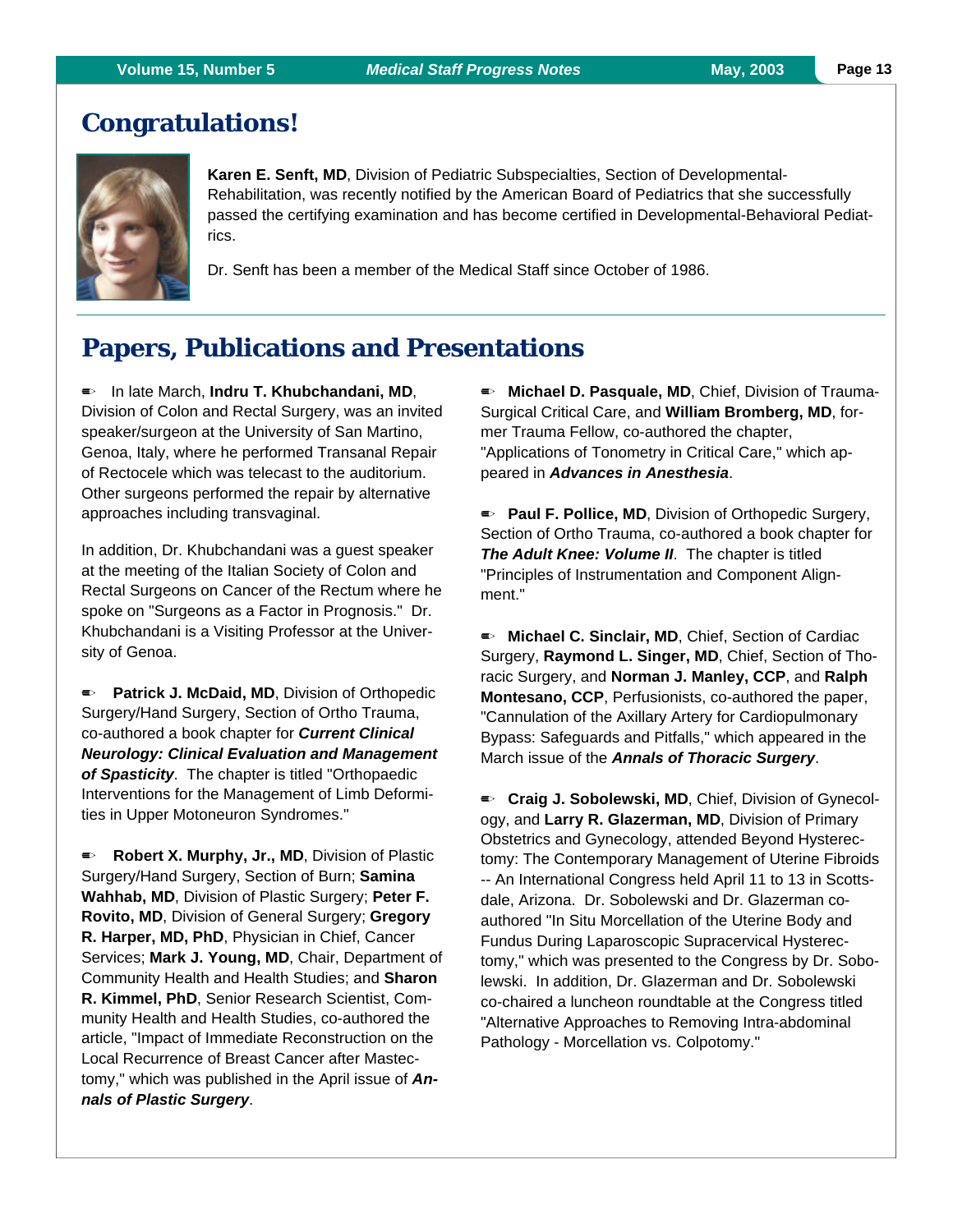### **Upcoming Seminars, Conferences and Meetings**

### **Computer-Based Training (CBT)**

The Information Services department has computerbased training (CBT) programs available for Lehigh Valley Hospital (LVH) staff. CBT programs replace the instructor-led classes previously held at LVH. A proctor will be in the room with the learner while he/ she takes the CBT, but the learner will control the pace and objectives of the learning.

Topics covered by the CBT programs include:

| Access 97     | Windows NT 4     | Excel 97 |
|---------------|------------------|----------|
| Word 97       | <b>GUI Email</b> |          |
| PowerPoint 97 | PowerPoint 4.0   |          |

Computer-based training takes place in **Information Services (Educational Room)** at **1245 S. Cedar Crest Blvd., First Floor** and in the **Lehigh Valley Hospital-Muhlenberg I/S training room** (*off the front lobby*). The schedule of upcoming classes is as follows:

### **2003 CBT Sessions for 1245SCC (Educational**

**Room):** *(All sessions will be held from 8 a.m. to noon)*

May 27 June 24 July 22 August 26

### **2003 CBT Sessions for LVH-Muhlenberg, I/S**

**Training Room**: *(All sessions will be held from noon to 4 p.m.)*

May 15 June 19 July 17 August 21

Twelve slots are available for each session. To register for a session in email, go to either the **Forms\_/ LVH** or **Forms\_/MHC** bulletin board, (based on your choice of site and training room). The form has all the available information in an easy to choose format, detailing titles, dates, times and locations. Simply do a "Use Form" (a right mouse option) on the **I/S Computer Educ Request** form. Complete the form indicating your desired session selection and mail the form. Shortly thereafter, you will receive a confirmation notice.

If you have any questions, please contact Information Services by calling the Help Desk at (610) 402- 8303 and press option "1." Tell the representative that you need assistance with I/S education.

### **Medical Grand Rounds**

Medical Grand Rounds are held every Tuesday beginning at noon in the Auditorium of Lehigh Valley Hospital, Cedar Crest & I-78, and via videoconference in the First Floor Conference Room at LVH-Muhlenberg. Topics to be discussed in May will include:

- $\triangleright$  May 6 "An Update on Cardiology"
- ÿ May 13 "Cardiovascular Manifestations of Thyroid Disease"
- ÿ May 20 **Stahler-Rex Symposium** "Patient Safety A Systems Approach"
- ÿ May 27 "Hypertension Update: The ALLHAT Study"

For more information, please contact Judy Welter in the Department of Medicine at (610) 402-5200.

### **Department of Pediatrics**

Pediatric conferences are held every Tuesday beginning at 8 a.m. Pediatric conferences are held in the Education Conference Room 1 at Lehigh Valley Hospital, Cedar Crest & I-78, unless otherwise noted. Topics to be discussed in May will include:

- $\triangleright$  May 6 "Constipation"
- $\triangleright$  May 13 "Child Maltreatment: The Legal and Community Response" (Location Change -- Auditorium, Cedar Crest & I-78)
- May 20 Case Presentation
- May 27 Senior Resident Presentation

For more information, please contact Kelli Ripperger in the Department of Pediatrics at (610) 402-2540.

### **Surgical Grand Rounds**

Surgical Grand Rounds are held every Tuesday at 7 a.m., in the Auditorium of Lehigh Valley Hospital, Cedar Crest & I-78, and via videoconference in the First Floor Conference Room at LVH-Muhlenberg. Topics to be discussed in May will include:

- $\triangleright$  May 6 "Evaluation and Treatment of Vocal Cord Paralysis"
- May 13 "The Metamorphosis of Abdominal Aortic Aneurysm Repair in the Endovascular Era"
- > May 20 Stahler-Rex Symposium "Patient Safety A Systems Approach"
- > May 27 Cardiothoracic Division TBA

Topics are also posted on the Auditorium and OR Lounge doors and in the LVH\_LIST bulletin board in email.

For more information, please contact Cathy Glenn in the Department of Surgery at (610) 402-7839.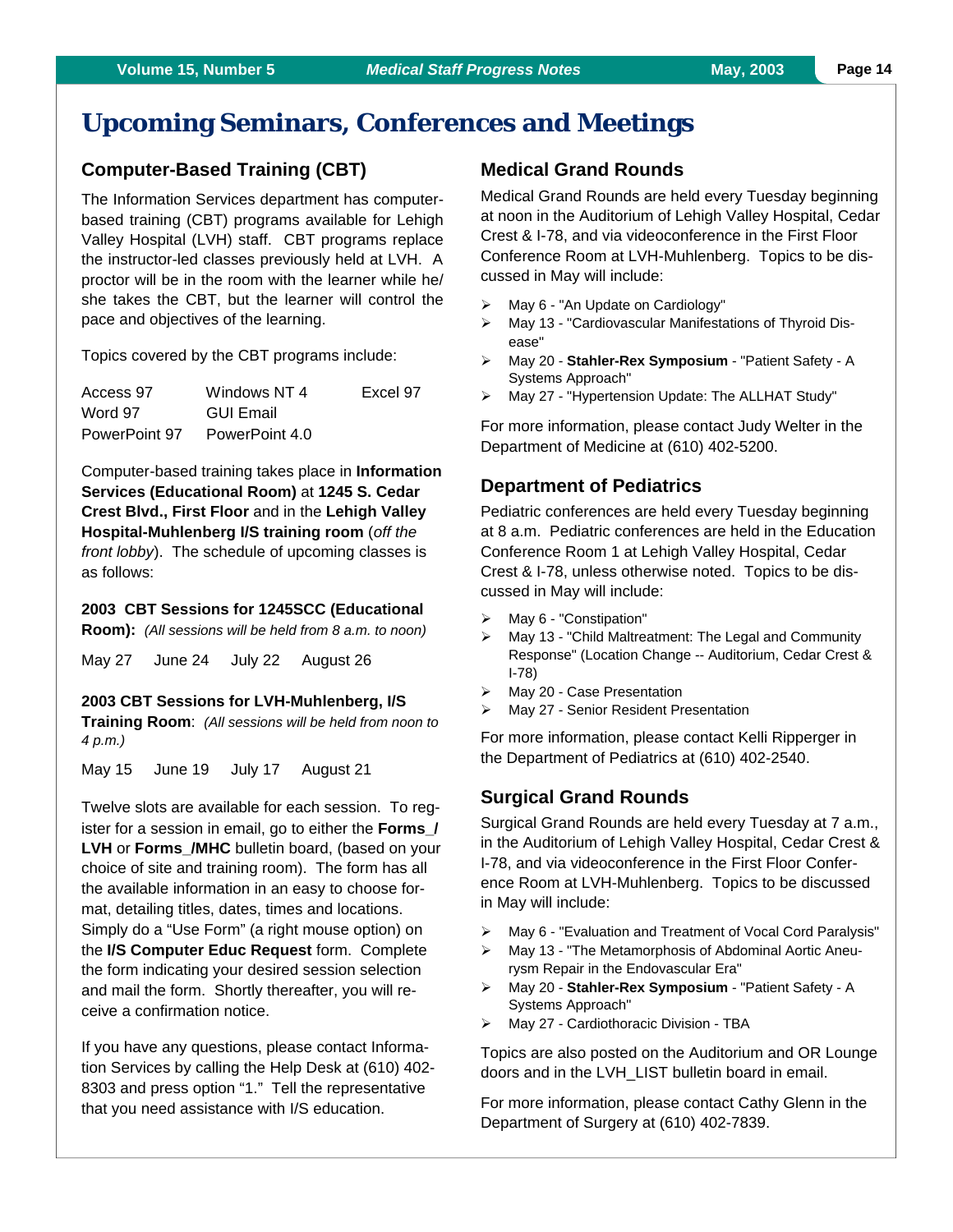### **Who's New**

This section contains an update of new appointments, address changes, status changes, resignations, etc. Please remember to update your directory and rolodexes with this information.

### **Medical Staff**

*New Appointment*



### **Jeffrey R. McConnell, MD**

Orthopaedic Associates of Allentown 1243 S. Cedar Crest Blvd., Second Floor Allentown, PA 18103 (610) 433-6045 Fax: (610) 433-3605 Department of Surgery

Division of Orthopedic Surgery Section of Ortho Trauma Provisional Active

### *Status Changes*

### **Hugh S. Gallagher, MD**

Department of Medicine Division of Cardiology From: Honorary To: Provisional Active

#### **John J. Scaffidi, Jr., MD**

Department of Obstetrics and Gynecology Division of Primary Obstetrics and Gynecology From: Provisional Active To: Affiliate

### *Practice Name Change*

**John A. Altobelli, MD Robert B. Kevitch, MD W. Michael Morrissey, Jr., DMD, MD** From: Kevitch Altobelli Center for Aesthetic Surgery To: Aesthetic Surgery Associates

### *Practice Changes*

#### **France Bourget, MD** (No longer with OBGYN Associates of the Lehigh Valley) Center for Women's Medicine Lehigh Valley Hospital 17<sup>th</sup> & Chew Streets, First Floor P.O. Box 7017 Allentown, PA 18105-7017 (610) 402-1600 Fax: (610) 402-9688

#### **Wayne E. Dubov, MD**

(No longer with Good Shepherd Physician Group) Orthopaedic Associates of Allentown 1243 S. Cedar Crest Blvd., Second Floor Allentown, PA 18103-6268 (610) 433-6045 Fax: (610) 433-3605

#### **Joseph V. Episcopio, MD**

(No longer with Bethlehem Medical Associates) 2912 Kenwick Drive Bethlehem, PA 18017-3042 (610) 867-2155 Fax: (610) 867-0875

#### **Mark A. Kender, MD**

(No longer with Drs. Wolf and Habig) LVPG-Medicine 1210 S. Cedar Crest Blvd., Suite 3600 Allentown, PA 18103-6208 (610) 402-1150 Fax: (610) 402-1153

#### **Robert J. Laskowski, MD**

(No longer with LVPG-Medicine) President and Chief Executive Officer Christiana Care Health System Wilmington Hospital P.O. Box 1668 Wilmington, DE 19899 (302) 428-2570

### **Clifford H. Lyons, MD**

Hamburg Family Practice Center 700 Hawk Ridge Drive Hamburg, PA 19526-9219 (610) 562-3066 Fax: (610) 562-3125

#### **Robin A. Skrine, MD**

(No longer with Breast Care Specialists, PC) Lehigh Valley Women's Cancer Center Paragon Centre 1611 Pond Road, Suite 101 Allentown, PA 18104-2256 (610) 366-8555 Fax: (610) 366-8550

### *Resignation*

**Nick S. Garg, MD** Department of Psychiatry Section of Child-Adolescent Psychiatry

### **Allied Health Staff**

### *New Appointments*

**Lorraine O. Dillon, PA-C** Physician Assistant-Certified (Oncology Specialists of Lehigh Valley - Herbert C. Hoover, Jr., MD)

### **Mei MacHarrie, RN**

Registered Nurse (The Heart Care Group, PC - Donald J. Belmont, MD)

### **Luis A. Martinez, PA-C**

Physician Assistant-Certified (The Heart Care Group, PC - Gary W. Szydlowski, MD)

### *Resignations*

**Jeffrey B. Biondi** Pacemaker/ICD Technician (Medtronic USA Inc)

**Deborah A. Burris, CRNA** Certified Registered Nurse Anesthetist (Lehigh Valley Anesthesia Services, PC)

**Robert F. Danges, PA-C** Physician Assistant-Certified (The Heart Care Group, PC)

**Holly Gaugler** Anesthesia Technical Assistant (Lehigh Valley Anesthesia Services, PC)

**Marcel Knotek, PA-C** Physician Assistant-Certified (Lehigh Valley Orthopedic Group, PC)

**Amy L. McConaughy, PA-C** Physician Assistant-Certified (Lehigh Valley Hospital-Muhlenberg)

**Jane Z. Pile, PhD** Psychologist

**Beth A. Schoch, LPN** Licensed Practical Nurse

**Barry M. Tice, PA-C** Physician Assistant-Certified (Drs. Bub and Young Family Medical Center)

**Karen L. Voorhees, CRNA** Certified Registered Nurse Anesthetist (Lehigh Valley Anesthesia Services, PC)

**George M. Walton, PA-C** Physician Assistant-Certified (The Heart Care Group, PC)